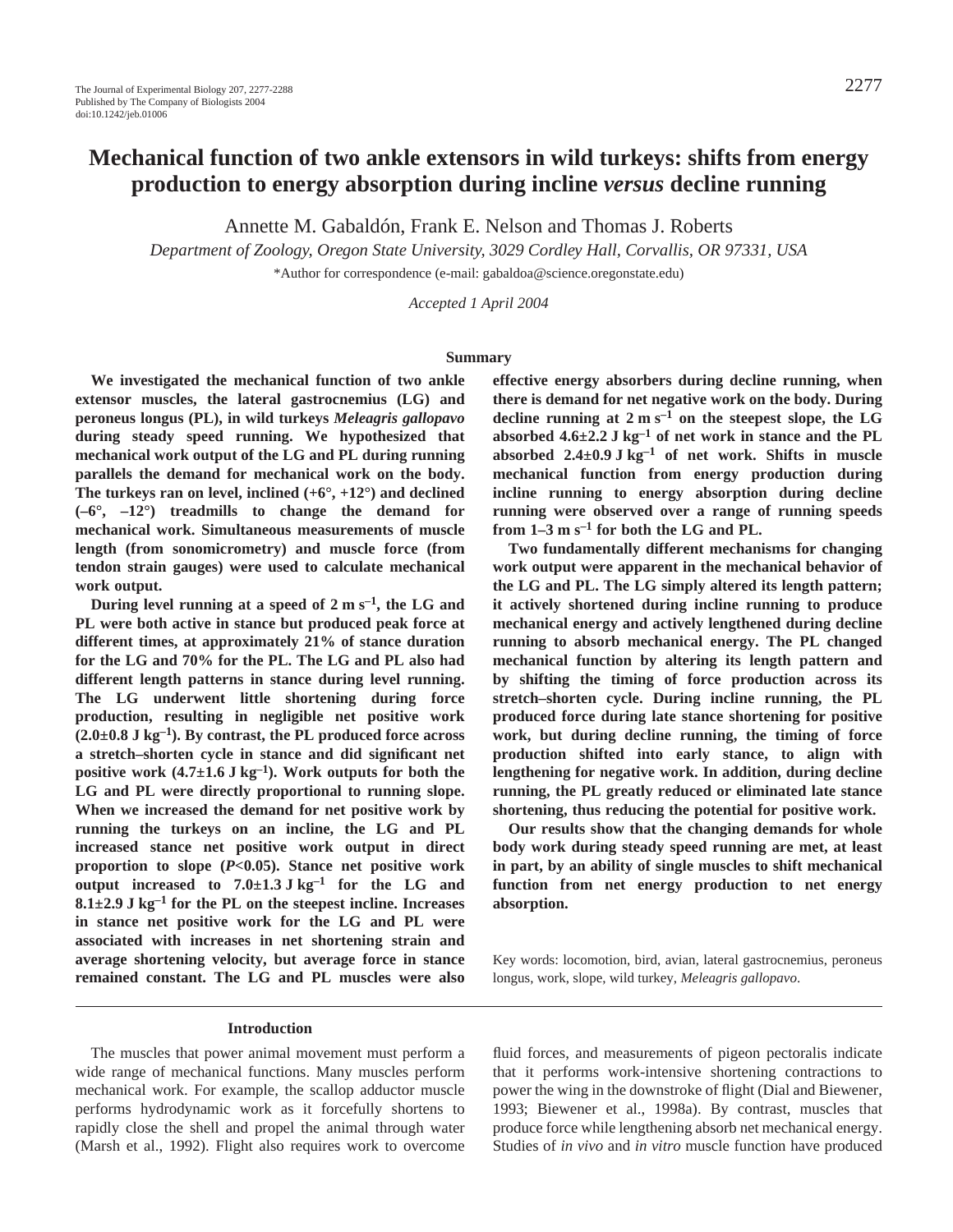evidence for energy absorbing contractions in a cockroach leg muscle during running (Ahn and Full, 2002), and in muscles involved in steering during flight in blowflies (Tu and Dickinson, 1994). Finally, isometric contractions produce force, but neither absorb nor produce mechanical energy. These contractions might be expected during activities where the demands for force are high but little mechanical energy is required to maintain movement. Running and hopping on level ground require little mechanical energy to maintain steady speed movement, and some ankle extensors in running turkeys (Roberts et al., 1997) and hopping wallabies (Biewener et al., 1998b) have been shown to produce force with nearlyisometric contractions. These energy producing, energy absorbing, and isometric contractions described above represent fundamentally different mechanical functions, and the locomotor muscles that perform these functions have been conveniently referred to as motors, brakes and struts (Ahn and Full, 2002; Dickinson et al., 2000; Roberts et al., 1997).

Here, we investigate whether individual muscles can perform all three mechanical functions – motor, brake and strut – depending upon the demand for locomotor work. We measured force and work output during running in two ankle extensors, the lateral gastrocnemius and peroneus longus. Architecturally, these muscles include features that have been suggested as favorable for economic force production, including long tendons (Alexander, 1974; Biewener and Roberts, 2000), a short pinnate fiber architecture (Biewener and Roberts, 2000), and many of them cross two joints (van Ingen Schenau, 1989). Some studies suggest that these features, common to the distal limb muscles in general, may constrain them to a role as force producers, rather than work producers. For example, Alexander (1974) showed that jumping dogs increased the work output of proximal limb muscles to power jumping, but the ankle extensors produced high forces and low work outputs independent of the demand for work for different tasks. However, a previous study showed that the lateral gastrocnemius muscle in running turkeys altered mechanical function with running slope, acting as a strut during level running and as a motor when the turkeys ran uphill (Roberts et al., 1997).

We hypothesized that the mechanical work output of the lateral gastrocnemius (LG) and peroneus longus (PL) muscles in wild turkeys, *Meleagris gallopavo*, parallels the demand for mechanical work on the body during running. This hypothesis is based on the fact that both are stance phase muscles, and thus have the potential for altering the mechanical energy of the body. Hindlimb joint excursions in wild turkeys occur largely at the knee and ankle joints during running, further suggesting that the LG (a biarticular muscle that acts as a knee flexor and ankle extensor) and PL (an ankle extensor and third toe flexor) may play an important role in modulating work output of the whole body. We ran wild turkeys on level, inclined and declined treadmills to change the demand for mechanical work. Running on level ground at steady speed involves cyclical fluctuations in the energy of the body, but the net work required in each step is negligible. Running on an incline requires net mechanical energy production (positive work) with each step to increase the potential energy of the body, whereas decline running requires energy absorption (negative work) to decrease the energy of the body. Thus, we predicted that the LG and PL would produce force nearisometrically during level running, produce net mechanical energy during incline running, and absorb net mechanical energy during decline running.

### **Materials and methods**

# *Animals and treadmill training*

Adult female Eastern wild turkeys *Meleagris gallopavo* L. were obtained from a local breeder in Reedsport, Oregon, USA and housed in an outdoor enclosure. Food and water were provided *ad libitum*. Mean body mass was 3.51±0.39 kg (±S.D.), *N*=6. Treadmill training consisted of running on a level, inclined  $(+12^{\circ})$  and declined  $(-12^{\circ})$  motor-driven treadmill (Keys Pro 2000 Series, Keys Fitness Products, Dallas, TX, USA) for  $10-20$  min day<sup>-1</sup>, 4–5 days a week, for about 4–6 weeks. Birds ran on each slope on alternate days at speeds of  $1-3$  m s<sup>-1</sup>. A wooden box with a Plexiglas window for video imaging, and an opening at the back for access to the bird, was placed around the edges of treadmill track. All animal use was approved by the Oregon State University Institutional Animal Care and Use Committee and in accordance with federal and institutional guidelines.

#### *Surgery*

Animals were induced and maintained on inhaled isoflurane anesthesia and a sterile environment was maintained for all surgical procedures. A pair of sonomicrometry crystals (Sonometrics, Inc., London, ON, Canada) 1 mm or 2 mm diameter in size (we began with the 1 mm size and found that the 2 mm worked better for eliminating level shifts) were implanted into small pockets made with a 16-gauge hypodermic needle within each muscle, to a depth of about 3 mm along the axis of a proximal fascicle. The crystals were aligned  $8-12$  mm apart, secured in place with a small drop of 3 mol  $l^{-1}$  Vet-bond glue and the wire leads were sutured to the muscle's fascia, the thin fascia associated with the fascicles, using 6-0 silk suture. Two bipolar, hooked electromyographic (EMG) electrodes, constructed of silver wire, with 1 mm of insulation removed from the tips, were implanted within each muscle near the sonomicrometry crystals using a 25-gauge hypodermic needle. The leads were sutured to the muscle's fascia using 6-0 silk suture. Two small strain gauges (Type FLK-1-11, Tokyo Sokki Kenkyujo Co., Ltd.) were glued to the superficial and deep aspects of the bony tendon of each muscle. The calcified tendons were prepared for gluing by gently scraping and then defatting the surface with chloroform. A thin layer of cyanoacrylate adhesive (Duro superglue, SUP-5; Loctite Corp., Avon, OH, USA) was applied to each strain gauge and it was pressed onto the tendon for 1 min for bonding. All transducer wires were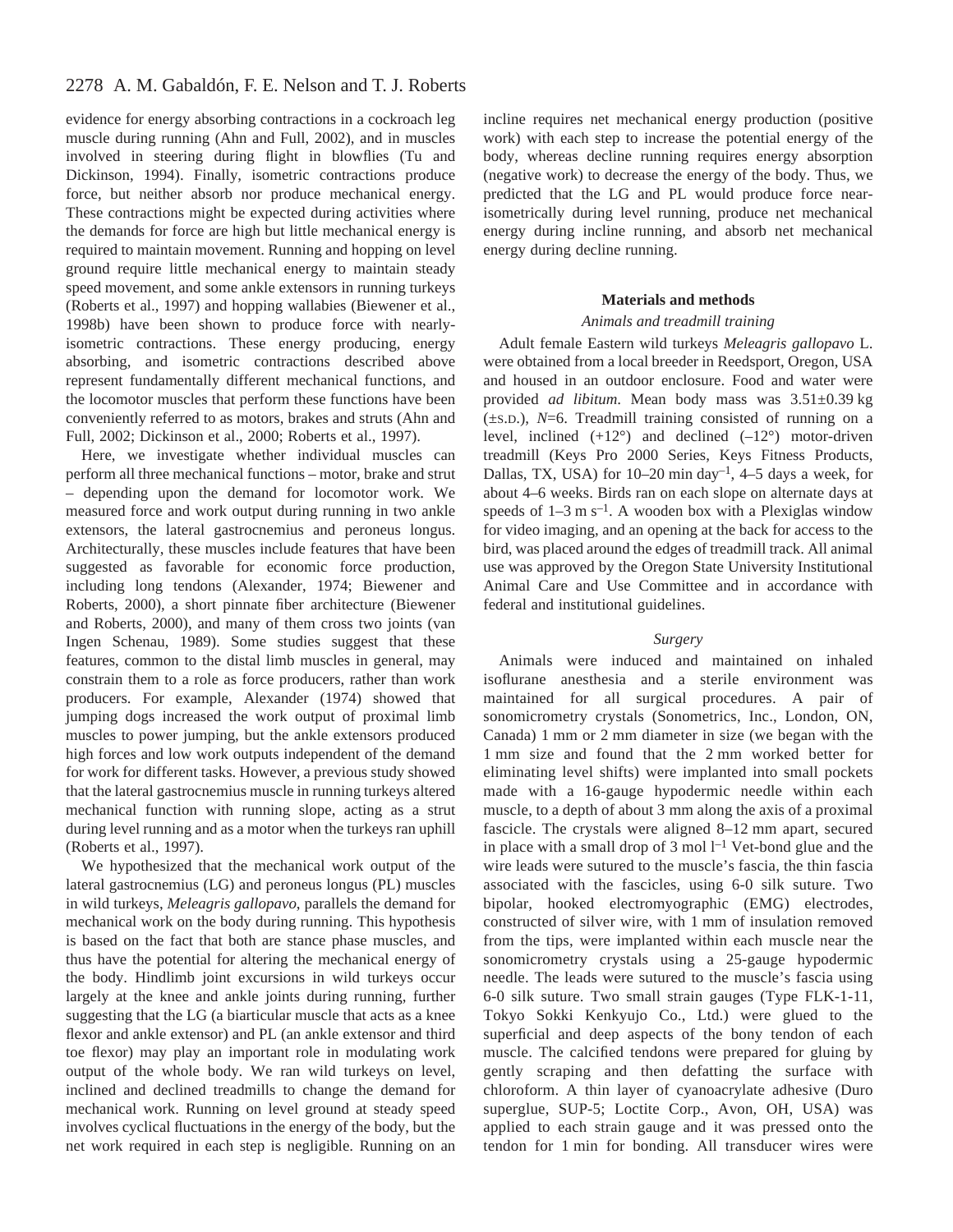

Fig. 1. *In situ* calibration of tendon strain to muscle force for the lateral gastrocnemius, LG, in one turkey. The sciatic nerve was electrically stimulated to generate a muscle contraction while tendon strain and muscle force were measured simultaneously. (A) Strain values for the deep (str1) and superficial (str2) aspects of the bony tendon were averaged (strLG) to account for bending. Muscle force was measured by attaching the free distal end of the tendon to a servomotor. (B) Tendon strain and muscle force during stimulation. The region where the muscle was developing force (indicated by the arrows) was the segment used for calibration. (C) Relationship of muscle force and tendon strain. The slope of the line was determined using linear regression analysis. (D) Pure bending of the bony tendon in the region where the strain gauges were glued. The deep (str1) and superficial (str2) tendon strains are averaged (strLG) to cancel most of the strain due to pure bending.

routed subcutaneously from the muscle to a small skin incision near the middle of the synsacrum. The incision was closed and small electrical connectors (Microtech, Inc., Boothwyn, PA, USA) were secured to the skin with 3-0 silk suture. Animals were allowed to recover from surgery for 24–48 h before treadmill running experiments.

#### *Running experiments*

Measurements were taken as the birds ran on a level treadmill, followed by runs on an incline  $(+6^{\circ}$  and  $+12^{\circ})$  and decline  $(-6^{\circ}$  and  $-12^{\circ})$ , at speeds of  $1-3$  m s<sup>-1</sup>. Trials were generally started at  $1 \text{ m s}^{-1}$  and worked up to  $3 \text{ m s}^{-1}$  in  $0.5~\mathrm{m~s^{-1}}$  speed increments. Ten seconds of data were collected for each run. Birds remained on the treadmill at

# *Locomotor mechanics of turkey ankle extensors* 2279

slow walking speeds between speed and slope changes and they were rested when needed. Fascicle lengths were recorded by sonomicrometry at a frequency of 992 Hz using the data acquisition software SonoLAB. Muscle EMG signals were amplified  $1000 \times$  using a DAM50 differential preamplifier (World Precision Instruments, Sarasota, FL, USA) with high- and low-bandpass filters of 3 Hz and 10 kHz, respectively. The EMG signals were subsequently filtered in software with a custom-designed FIR filter (pass band 150–1000 Hz). Tendon strain signals were amplified using a strain gauge conditioner (model 2120, Vishay Measurements Group, Raleigh, NC, USA). Data were collected at a frequency of 4000 Hz to a Macintosh computer with a 12-bit A/D converter (PCI-MIO-16-1, National Instruments, Austin, TX, USA) using the software program IGOR Pro (WaveMetrics, Inc., Lake Oswego, OR, USA). High speed video was recorded at  $250$  frames  $s^{-1}$  with a Redlake Imaging MotionScope (model 1000S; Morgan Hill, CA, USA).

# In situ *calibration of muscle force*

Tendon strains were calibrated to muscle force *in situ* at the end of running experiments. The procedure involved electrically stimulating the muscle *via* the sciatic nerve while simultaneously measuring whole muscle force and tendon strain. The birds were kept under deep anesthesia with isoflurane gas during the experiments and body temperature was maintained at 38–40°C. The sciatic nerve was isolated and severed at the proximal end, then placed across two silver wires in a nerve cuff. Mineral oil was poured around the nerve and the skin incision was sutured closed. The muscle origin was fixed in place by means of two bone screws inserted into the femur and attached to an aluminum frame. To calibrate muscle force, the tendon was cut free at its insertion and attached to an aluminum clamp connected to a servomotor (model 310B-LR, Aurora, Ontario, Canada), which is a calibrated force-measuring device. The sciatic nerve was stimulated with a Grass S48 stimulator  $(6-7 \text{ V}$  supra-maximal stimulation voltage, 100 Hz frequency, and 250 ms train duration).

A representative calibration of muscle force for the LG in one bird is shown in Fig. 1A–C. Superficial and deep tendon strains were averaged and muscle force, measured using the servomotor, was plotted against average tendon strain. The period of time when the muscle was developing force was used for calibration. The slope of the line relating muscle force to average tendon strain was determined by linear regression analysis. Pearson's correlation coefficient values for LG and PL muscle calibrations were *r*2≥0.96. Our measurement of muscle force from tendon strain requires that measured strain is due to tensile stress applied to the tendon by the muscle, rather than tendon bending. Averaging the signals from the gauges on the superficial and deep aspects of the tendon should cancel out any strain due to bending, as pure bending imposes a tensile stress on one side of the tendon and a compressive stress on the other. To determine the effectiveness of this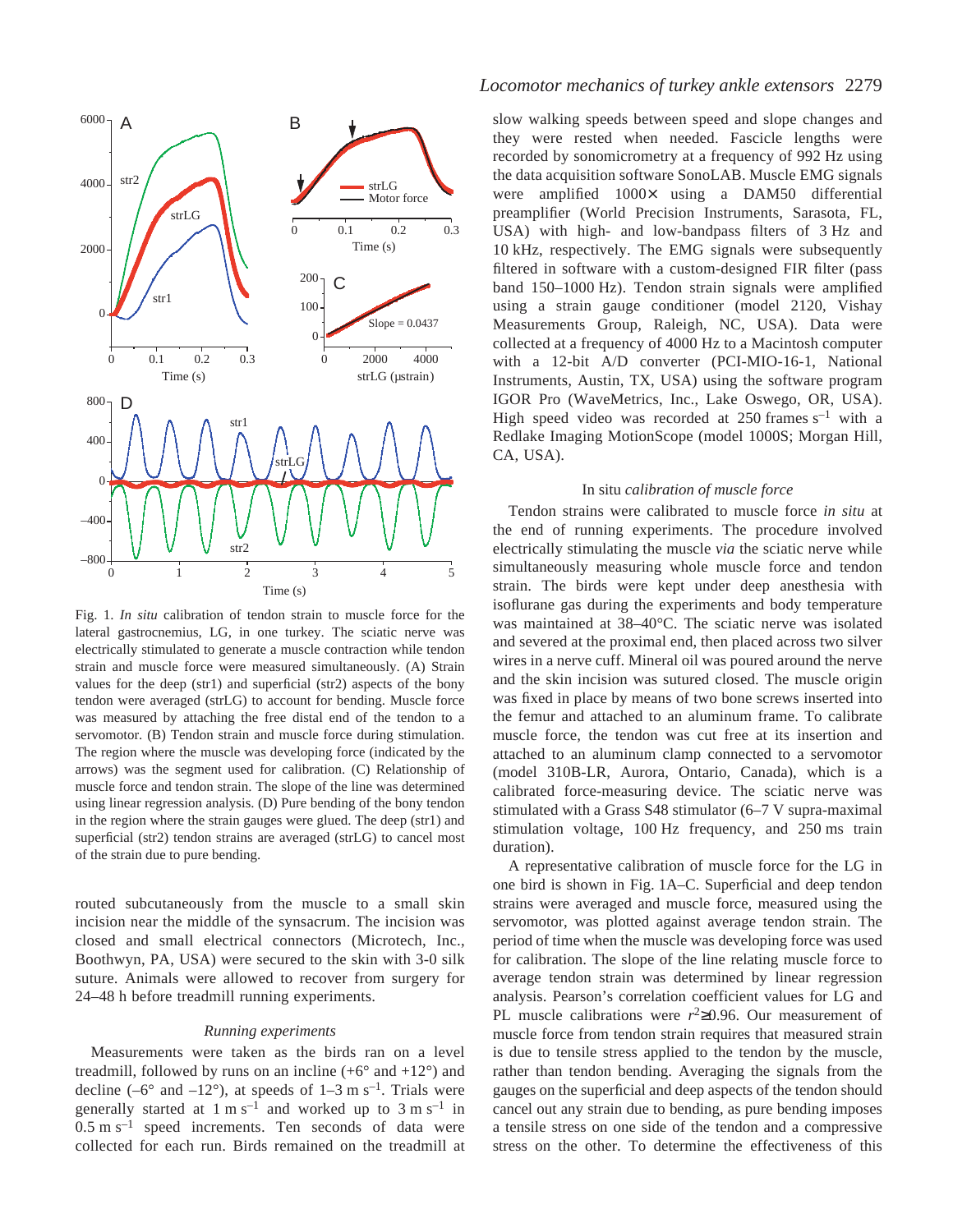# 2280 A. M. Gabaldón, F. E. Nelson and T. J. Roberts

cancellation, we manually imposed pure bending on the tendon following the force calibration (Fig. 1D). Averaging the two strain signals removed approximately 90% or more of tendon strain due to bending. Thus, even if significant bending occurs during running, the influence of bending on our calculated force values should be minimal.

#### *Data analysis and statistics*

All wave analyses were performed using the software program IGOR Pro (WaveMetrics, Inc.). Sonomicrometry signals were smoothed using the interpolation function (smoothing spline, with a smoothing factor of 1.0 and standard deviation of 0.01–0.025). Fascicle segment length (*L*), the distance between the two crystals, was differentiated to calculate instantaneous velocity. Fascicle segment length was expressed relative to the resting segment length  $(L_0)$ , which was calculated by averaging the maximum and minimum lengths in swing. Segment velocity was also expressed in relative units of length  $(L \text{ s}^{-1})$ . To determine muscle power, we first calculated total muscle fascicle velocity by multiplying the fascicle segment velocity by the ratio of total fascicle length to measured segment length. Power was calculated as the product of muscle force and fascicle velocity, and is expressed relative to muscle mass  $(W \text{ kg}^{-1})$ . Net work  $(J \text{ kg}^{-1})$  was calculated by integrating power over time. We focused our analysis on changes in net work performed at each incline, because it is the net work performed by muscle that changes the body's energy. Though elastic tendons can cycle mechanical energy during running, they cannot perform or absorb *net* mechanical work, and therefore cannot contribute to net energy changes required at different inclines.

For each animal, 10 strides per run were averaged for analysis. We analyzed all values (net work, average force, average velocity and net fascicle strain) over the stance phase for the LG and PL during running at  $2 \text{ m s}^{-1}$ . We focused on muscle function during stance, when muscle work can act to increase or decrease the body's mechanical energy. Additional analyses were performed over the period of force production in stance for the LG, and over the two regions of the stretch–shorten cycle in stance for the PL. To determine the influence of running slope on the measured variables, we used the program Systat (version 7.0 for the PC) to perform a twoway mixed-model analysis of variance (ANOVA), with slope and individual as main effects. The *F*-ratio for the main effect of slope was calculated as the mean square for slope divided by the mean square for slope  $\times$  individual interaction term (Zar, 1997). We also performed linear regressions on mean values, with slope as the independent variable. The criterion for statistical significance was *P*≤0.05. Summary data are presented as the mean  $\pm$  s.E.M.



Fig. 2. Muscle force, fascicle length and power output for the lateral gastrocnemius, LG, and peroneus longus, PL, muscles in a turkey running at a steady speed of  $2 \cdot m \cdot s^{-1}$  on level ground. Shaded areas are stance, when the foot is in contact with the ground; unshaded areas are swing, when the foot is off the ground and being repositioned for the next step. *L*, fascicle length; *L*0, resting segment length.

# **Results**

# *Force and length patterns of LG and PL during level running*

Muscle force and fascicle length changes for the LG and PL in a turkey running at  $2 \text{ m s}^{-1}$  on level ground are shown in Fig. 2. The LG and PL both actively produced force in stance, but the timing of force production was different for the two muscles. Peak force occurred earlier in stance for the LG, at 21.1±0.8% of stance duration, and later in stance for the PL, at 69.7±1.6% of stance duration. Fascicle length changes in stance were also quite different for the LG and PL. The LG actively shortened a little in early stance, by  $4.6 \pm 1.8\%$ of resting length (Fig. 5), whereas the PL produced force across a stretch–shorten cycle from early to late stance. The stretch–shorten cycle was not symmetrical, however, and neither was the distribution of force across the cycle. The PL did more shortening *versus* lengthening and thus underwent a net shortening strain of  $11.0 \pm 2.0\%$  of resting length (Fig. 5). In addition, PL produced a higher force during shortening *versus* lengthening across the stretch–shorten cycle.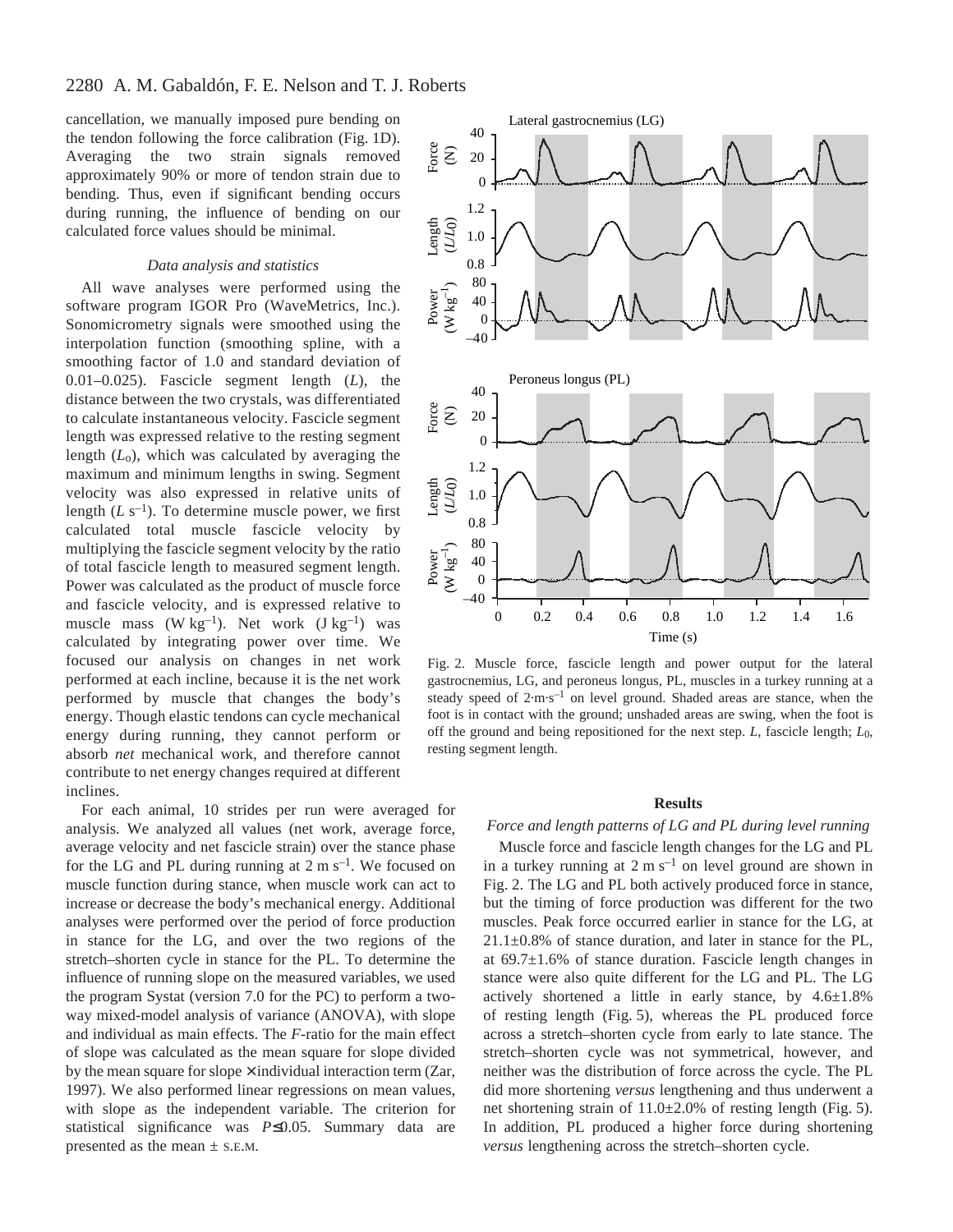

Fig. 3. Muscle force and fascicle length for the lateral gastrocnemius (LG) and peroneus longus (PL) muscles in three turkeys running at a steady speed of  $2 \text{ m s}^{-1}$  on level ground. Shaded areas are stance; unshaded areas are swing. Force–length relationships for the LG and PL over one complete stride (swing and stance) are also shown for each bird. Arrows in a counterclockwise direction indicate net positive work in the work loop. Arrows for PL at the start of stance indicate a small fraction of active lengthening performed in the stretch–shorten cycle. *L*, fascicle length; *L*0, resting segment length.

#### *Muscle power and work during level running*

Instantaneous muscle power outputs for the LG and PL during level running were calculated from the force and velocity data and are shown for one bird in Fig. 2. Positive values represent mechanical energy production as force is produced during shortening and negative values represent mechanical energy absorption during lengthening contractions. The LG produced energy during late swing and in early stance. The PL absorbed some energy in early stance and produced energy in late stance as it actively stretched–shortened. Muscle net work (Fig. 5) was calculated by integrating power over time. Stance net positive work output for the LG averaged

 $2.0\pm0.8$  J kg<sup>-1</sup> at a running speed of  $2 \text{ m s}^{-1}$ , but this value was not significantly different from a value of zero (*P*>0.05). The PL had a twofold higher stance net positive work output of  $4.7\pm1.6~J~kg^{-1}$  at  $2~m~s^{-1}$  and work output was significantly higher than a value of zero (*P*<0.05). Stance net positive work for the PL reflected the sum of a little negative work (energy absorption) in early stance and much higher positive work (energy production) in late stance.

Muscle net work output for the LG and PL muscles showed some individual variation between birds. Force–length relationships for the LG and PL in three different turkeys running on level ground at a speed of  $2 \text{ m s}^{-1}$  are shown in Fig. 3 to illustrate the range of variation between individual birds. Work loops for the LG show that some birds produced force nearly isometrically and others produced force with some shortening, resulting in individual differences in stance net work output. Work loops for the PL show that force was produced across a stretch–shorten cycle for all birds during level running, but the shortening strain and/or force magnitude differed between individual birds to affect stance net work output. The brief fascicle lengthening at the start of stance indicates the small fraction of mechanical energy absorbed by the PL during lengthening in the stretch–shorten cycle. The individual variation in muscle length patterns is unlikely to be due to recording from functionally different sites within the muscles. The sonomicrometry crystals were always implanted into a proximal fascicle, just above the region where the aponeurosis forms an apex. This is a reliable anatomical landmark for implanting crystals. Instead, there may be subtle differences in running kinematics that account for the variation in muscle length patterns observed in different birds.

# *Muscle work output during incline and decline running*

The LG and PL muscles increased stance net positive work output during 12° incline *versus* level running at speeds of  $1-3 \text{ m s}^{-1}$  (Fig. 4). During  $12^{\circ}$  decline running, both muscles shifted mechanical function and instead performed net negative work in stance (Fig. 4). The speed of  $2 \text{ m s}^{-1}$  was selected for more detailed

analysis of muscle mechanical function during incline and decline running on  $6^{\circ}$  and  $12^{\circ}$  slopes (Fig. 5). At  $2 \text{ m s}^{-1}$ , stance net work output of the LG and PL muscles changed significantly in relation to running slope (*P*<0.01, LG and *P*<0.05, PL). When the birds ran on an incline, the LG and PL did increasingly greater amounts of net positive work on steeper slopes (Fig. 5). The LG increased net positive work output by 3.5-fold from level to  $12^{\circ}$  incline running  $(2.0\pm0.8$ *vs.*  $7.0 \pm 1.3$  J kg<sup>-1</sup>) and the PL increased net positive work output by 1.7-fold from level to  $12^{\circ}$  incline running  $(4.7\pm1.6$ *vs.*  $8.1 \pm 2.9$  J kg<sup>-1</sup>). When the birds ran on a decline, the LG and PL did increasingly greater amounts of net negative work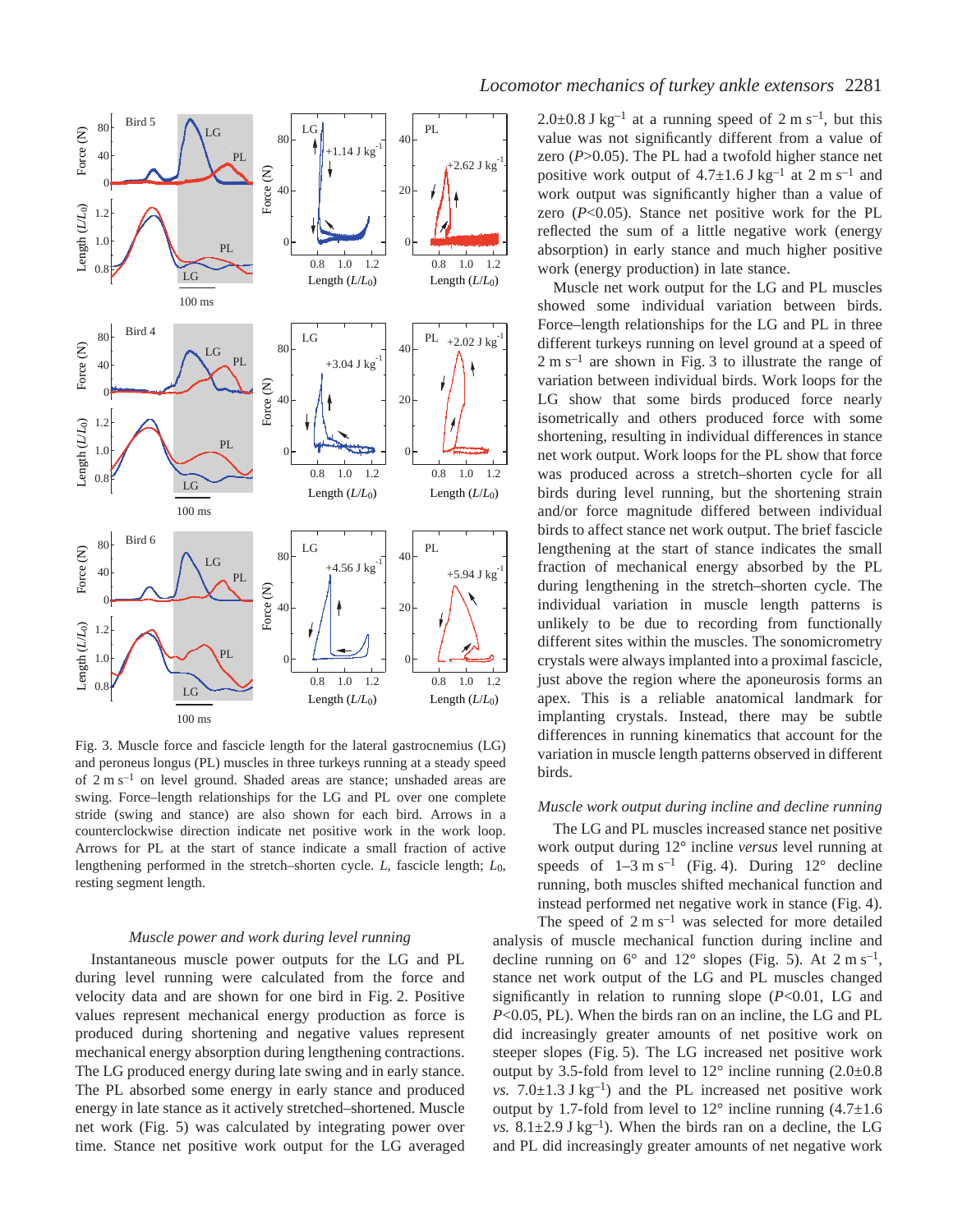2282 A. M. Gabaldón, F. E. Nelson and T. J. Roberts



Fig. 4. Stance net mechanical work output for the lateral gastrocnemius (LG) and peroneus longus (PL) muscles during steady speed running at  $1-3$  m s<sup>-1</sup> on the level (open circles),  $12^{\circ}$  incline (filled triangles) and 12 $\degree$  decline (filled squares). Values are means  $\pm$ S.E.M.; *N*=5 birds for the LG and *N*=4 for the PL; numbers above a symbol indicate a different number of birds at that speed. Across a range of running speeds, both the LG and PL performed greater net positive work in stance during incline *versus* level running, and they developed net negative work in stance during decline running.

on steeper slopes (Fig. 5). On the steepest decline of  $12^{\circ}$ , stance net negative work averaged  $4.6\pm2.2~J~kg^{-1}$  for LG and  $2.4 \pm 0.9$  J kg<sup>-1</sup> for PL.

#### *Muscle force, velocity and strain*

Muscle work is influenced by four main variables: muscle force, fascicle strain and velocity, and the timing of force relative to the length trajectory. We calculated all four variables to determine the mechanisms for how the LG and PL muscles perform net positive work during incline running and net negative work during decline running. For this analysis, we focused on the  $2 \text{ m s}^{-1}$  values for average muscle force, net fascicle strain, and average muscle velocity in stance (Fig. 5). Average muscle force did not change significantly with running slope for either the LG or PL (*P*>0.05, LG and PL). By contrast, net fascicle strain in stance changed significantly with the running slope (*P*<0.01, LG and PL). For LG, net fascicle strain in stance, expressed as a percentage length change relative to the resting fascicle length, increased from 4.6±1.8% shortening during level running to  $15.6\pm2.0\%$  shortening during  $12^{\circ}$ incline running, and changed to a net lengthening strain of 4.0±3.3% during 12° decline running. Net fascicle strain for the LG during stance force production only (shown by the open circles), was similar to net fascicle strain calculated over the entire period of stance. Net fascicle strain in stance for the PL changed from 11.0±2.0% shortening (level running) to 19.0 $\pm$ 3.9% shortening (12° incline) and 7.1 $\pm$ 1.5% lengthening (12° decline). Associated with the changes in net fascicle strain, average muscle velocities in stance changed significantly in relation to running slope (*P*<0.01, LG and PL). The LG and PL developed positive (shortening) velocities during incline



Fig. 5. Mean±S.E.M. values of net work, average force, net fascicle strain, and average velocity for the lateral gastrocnemius (LG) and peroneus longus (PL) muscles in all turkeys running at a steady speed of  $2 \cdot m \cdot s^{-1}$  on a level, incline, and decline. Filled symbols for the LG and PL are averages over the period of stance; open symbols for the LG are averages over the period of force production in stance. For clarity, S.E.M. values for open symbols are not shown; hidden open symbols for LG net work are the same as the stance values. Net work output for the LG and PL changed significantly with running slope ( $P<0.05$ ;  $r^2=0.99$  for LG and  $r^2=0.97$  for PL). On steeper inclines, LG and PL did increasingly greater amounts of net positive work; on steeper declines, both muscles did increasingly greater amounts of net negative work. Average muscle force in stance remained constant across all slopes for both the LG and PL (*P*>0.05), whereas net fascicle strain, expressed as percentage length change relative to resting fascicle length, and average muscle velocity changed significantly with running slope, in parallel with the changes in net work output. For net fascicle strain, *P*<0.01; *r*2=0.99, LG and  $r^2$ =0.98, PL; for average muscle velocity, *P*<0.01;  $r^2$ =0.99, LG and *r*2=0.98, PL. *L*, fascicle length; *L*0, resting segment length.

running and negative (lengthening) velocities during decline running.

# *Timing of peak force production and length pattern as mechanisms for shifting mechanical function*

The LG and PL muscles used two fundamentally different mechanisms to shift mechanical function from net energy production during incline running to net energy absorption during decline running. Representative recordings of muscle force and fascicle length for a turkey running on a level,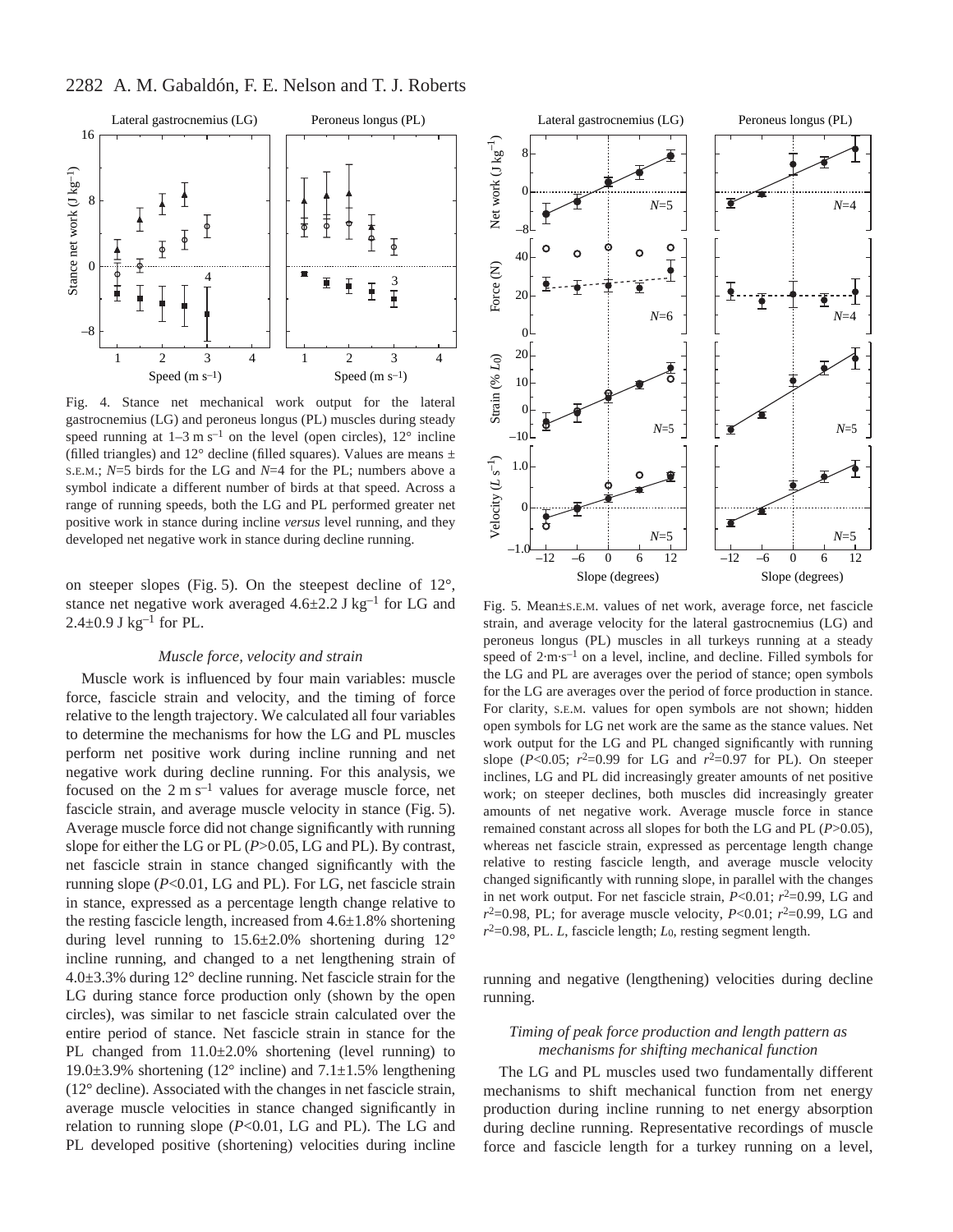

Fig. 6. Muscle force, electromyographic (EMG) activity, fascicle length, and power output for the lateral gastrocnemius, LG, and peroneus longus, PL, muscles in two different turkeys running at a steady speed of  $2 \cdot m \cdot s^{-1}$  on a declined (-12°), level, and inclined (+12°) treadmill. Shaded areas are stance; unshaded areas are swing. Mechanical energy production (positive power) in stance increased during incline *versus* level running for both the LG and PL, as muscle shortening increased over their periods of force production. During decline running, both the LG and PL shifted mechanical function and instead absorbed mechanical energy in stance by forcefully lengthening. *L*, fascicle length; *L*0, resting segment length.

inclined and declined treadmill illustrate the different mechanisms that LG and PL muscles used to change mechanical work output. The LG simply altered its length pattern in early stance to change mechanical work output. To increase net positive work output from level to incline running, the LG simply increased shortening, and to do net negative work during decline running, the LG instead actively lengthened. The timing of peak force production for the LG did not change significantly in relation to running slope (*P*>0.05). For all slopes, the timing of peak force production

for the LG occurred in early stance, at approximately 21% of stance duration (Fig. 7B).

The PL muscle changed mechanical work output by altering its length pattern and/or by shifting the timing of peak force production, depending upon the running slope. To increase net positive work output from level to incline running, the PL increased late stance shortening, while the timing of peak force production remained the same (Fig. 6). During decline running, the PL substantially reduced or eliminated late stance shortening in the stretch–shorten cycle, and shifted the timing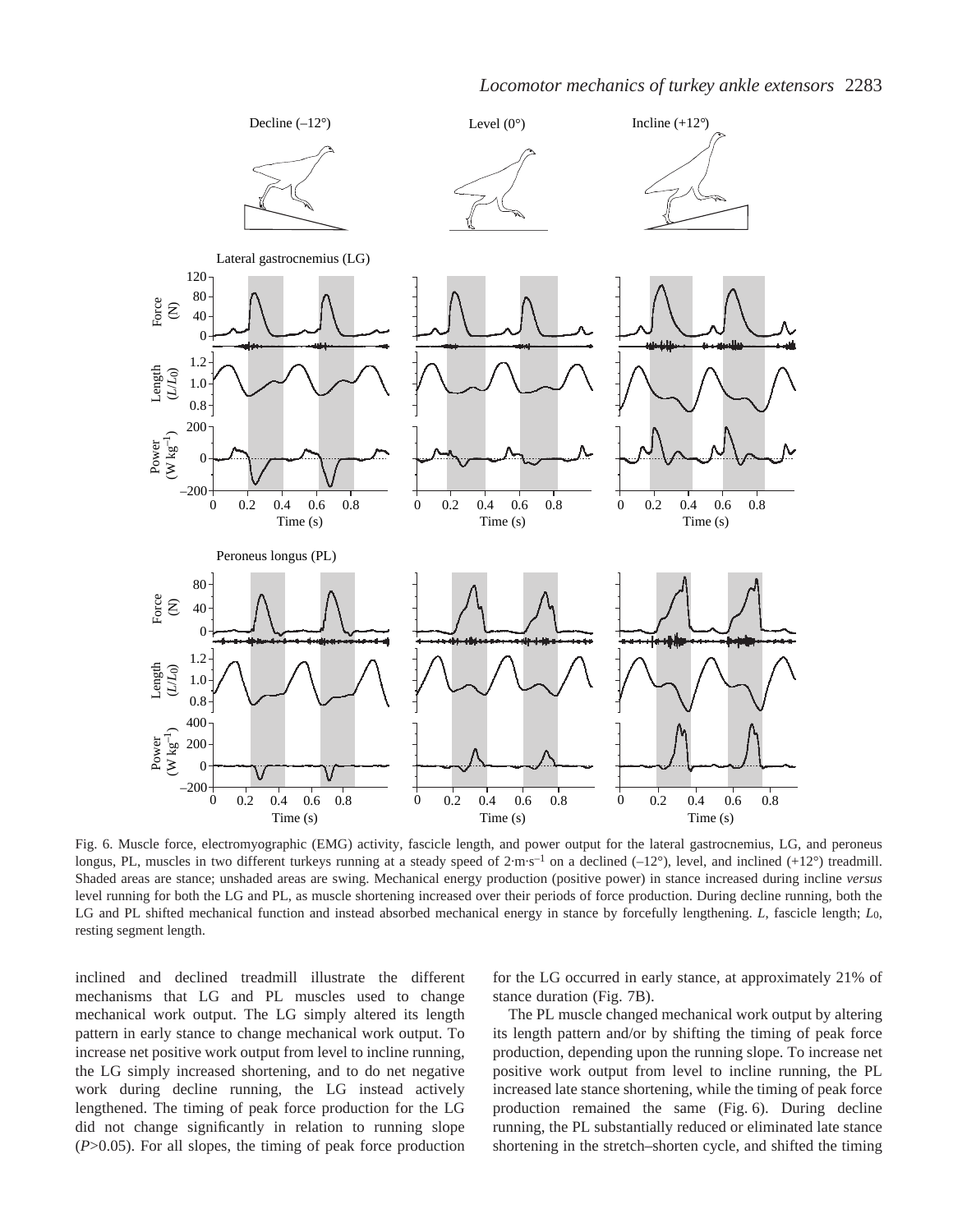# 2284 A. M. Gabaldón, F. E. Nelson and T. J. Roberts

of peak force production from late stance into early stance to correlate with fascicle lengthening. The shift in timing of peak force production resulted in a marked increase in net energy absorption in early stance during decline running, as shown by the larger pulse of negative power (Fig. 6).

The shift in timing of peak force production for the PL muscle is illustrated for one bird in Fig. 7. The LG and PL muscle force and length patterns are superimposed, showing the earlier timing of peak force production for the LG *versus* PL muscle during level and incline running. During decline running, the shift in timing of peak force production for the PL more closely aligns LG and PL muscle forces in early stance, and aligns high PL muscle forces with lengthening in the stretch–shorten cycle, resulting in increased mechanical energy absorption.

Individual regions of the stretch–shorten cycle for the PL muscle were analyzed for average force, net fascicle strain and net work output (Fig.·8). Over the *stretch* region of the cycle (Fig. 8A), lengthening strain increased during decline running, but only by a small amount, from  $-6.2 \pm 1.9$ %, level running, to –9.1±0.6%, 12° decline running. A major factor leading to an increase in work absorption during decline running was the

threefold increase in average muscle force during muscle lengthening, reflecting the shift in timing of peak force production (Fig. 7). Muscle strain was an important determinant of muscle work output during incline running. Over the *shortening* region of the cycle (Fig. 8B), shortening strain increased to as much as  $21.7\pm3.4\%$  during  $12^{\circ}$  incline running.

### **Discussion**

We investigated the mechanical function of two ankle extensors in wild turkeys during running. The lateral gastrocnemius (LG) and peroneus longus (PL) are of similar mass and fiber length, have a pennate fiber architecture, and transmit force *via* long compliant tendons. We ran the turkeys on different surface slopes to study muscle force and length patterns, and tested the hypothesis that mechanical work output of the individual muscles would change in parallel with the demand for work on the body. Our results support this hypothesis. When the birds ran on an incline, the LG and PL muscles increased net positive work output to function like motors; and when the birds ran on a decline, both muscles did



 $-12$   $-6$  0 6 12

Slope (degrees)

Fig. 7. (A) Muscle force and fascicle length for the lateral gastrocnemius (LG) and peroneus longus (PL) muscles during one full stride from a turkey running at a steady speed of  $2 \cdot m \cdot s^{-1}$  on a declined (–12°), level and inclined (+12°) treadmill. Shaded areas are stance; unshaded areas are swing. Dashed vertical lines indicate the time to peak muscle force in stance. During decline running, the PL shifted the time to peak force production from late stance into early stance to correlate with muscle lengthening. The LG did not shift the time to peak force production in response to decline running. (B) A summary graph of mean  $\pm$  s.E.M. values for all birds showing the time to peak force for LG (filled triangles) and PL (open circles) muscles in relation to running slope. *L*, fascicle length.

PL

LG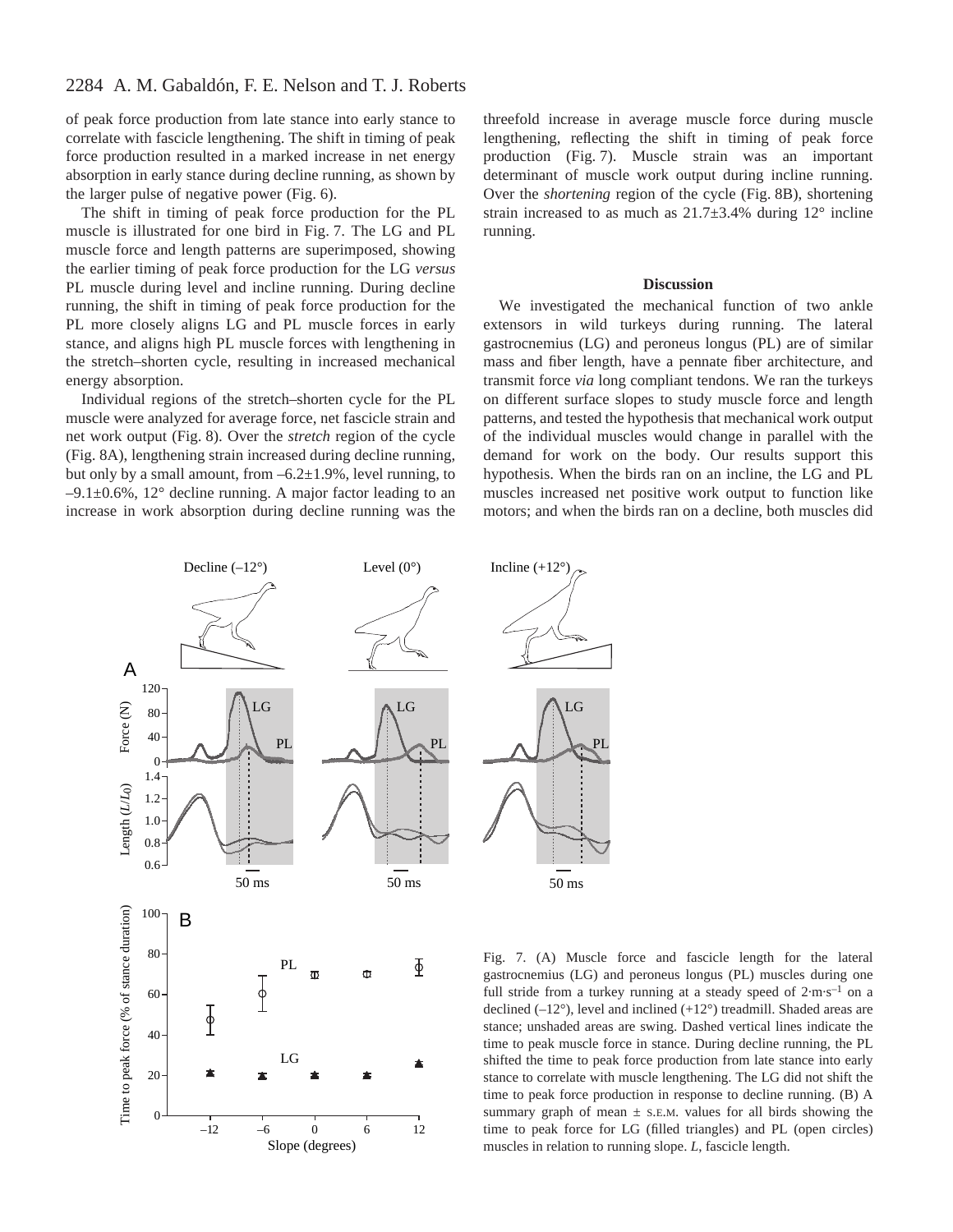net negative work to function like brakes. To develop greater work output from level to incline running, the LG and PL used the same basic strategy. The muscles increased active shortening without increasing the magnitude of force or changing the timing of force production. However, the LG and PL had different strategies for changing mechanical function during decline running. The LG simply altered its length pattern and did active lengthening in early stance to absorb mechanical energy. The PL reduced late stance shortening and thus reduced the potential for positive work; in addition, the timing of force production shifted from late stance into early stance to align with muscle lengthening, resulting in net mechanical energy absorption. Together, these results show that the distal hindlimb muscles in wild turkeys change mechanical function to accommodate the mechanical energy demands of running.

# *Mechanical function of LG and PL muscles during level running*

We predicted that stance net mechanical work output of the LG and PL muscles would be close to zero during steady speed level

running, since negligible net work is required to move the body under these conditions. Work output of the LG was low as predicted  $(2.0\pm0.8~J~kg^{-1})$ . However, work output of the PL was about 2.5-fold higher than for the LG. Our results for the LG are consistent with previous work showing that this ankle extensor muscle does little mechanical work during level running (Roberts et al., 1997). Work output for the LG was low because during most of force production the muscle operated nearly isometrically. Isometric contractions also characterize the function of some ankle extensor muscles, the lateral gastrocnemius and plantaris, in tammar wallabies during steady speed hopping on level ground (Biewener et al., 1998). It has been proposed that isometric contractions in the leg muscles of runners and hoppers may reduce the energy cost of locomotion (Taylor, 1985, 1994; Roberts et al., 1997). Stretch–shorten cycles can also potentially result in force production with zero net mechanical work, depending upon the timing of force production relative to the stretch–shorten cycle, and the specific strain pattern (rate and amount) of each segment within the cycle. We found that the turkey PL muscle actively produced force across a stretch–shorten cycle during level running. However, net mechanical work output was positive  $(4.7\pm1.6~J~kg^{-1})$  because the timing of peak force production correlated with muscle shortening rather than lengthening, and because shortening strain exceeded lengthening strain. Stretch–shorten cycles have also been measured by sonomicrometry in a rat knee extensor, the vastus lateralis (Gillis and Biewener, 2002), and a guinea fowl digital flexor (Daley and Biewener, 2003) during steady speed level



Fig. 8. Average muscle force, net fascicle strain and net work output for the peroneus longus (PL) analyzed over individual segments of the stretch–shorten cycle during steady speed running at 2·m·s–1 on a level, inclined and declined treadmill. (A) The lengthening region of the stretch–shorten cycle and (B) the shortening region of the stretch–shorten cycle (analyzed as the region in stance following lengthening). *L*0, resting segment length.

running. Recent work on the guinea fowl digital flexor (DF-IV) shows that the muscle undergoes significant strain amplitudes in the stretch–shorten cycle, yet the muscle averages approximately zero net work during level running at  $1.3 \text{ m s}^{-1}$  because it lengthens and shortens by similar amounts during force production (Daley and Biewener, 2003). In lizards, the caudofemoralis muscle also appears to actively stretch–shorten during locomotion on level ground over a range of slow to fast speeds (Nelson and Jayne, 2001). Still other measurements of muscle length patterns during level walking and running in a variety of animals indicate that some muscles exclusively shorten when active (Ahn and Full, 2002; Biewener and Corning, 2001; Carrier et al., 1998; Daley and Biewener, 2003; Gillis and Biewener, 2002; Prilutsky et al., 1996), and there is at least one observation of a muscle that exclusively lengthens (Ahn and Full, 2002). In all, there appears to be a great diversity of length patterns in muscles during level running. The present results demonstrate that strain patterns can differ even among muscle agonists. The implication of this variation in length pattern for locomotor energetics requires further study.

The turkey LG and PL muscles have different origins and insertions that may partly explain their different length patterns observed during level running. The LG muscle originates on the distal end of the femur and proximal end of the tibiotarsus, and distally has a single long tendon that joins with the medial gastrocnemius tendon before crossing the ankle to insert on the tarsometatarsus for ankle extension (Raikow, 1985). The PL muscle originates on the proximal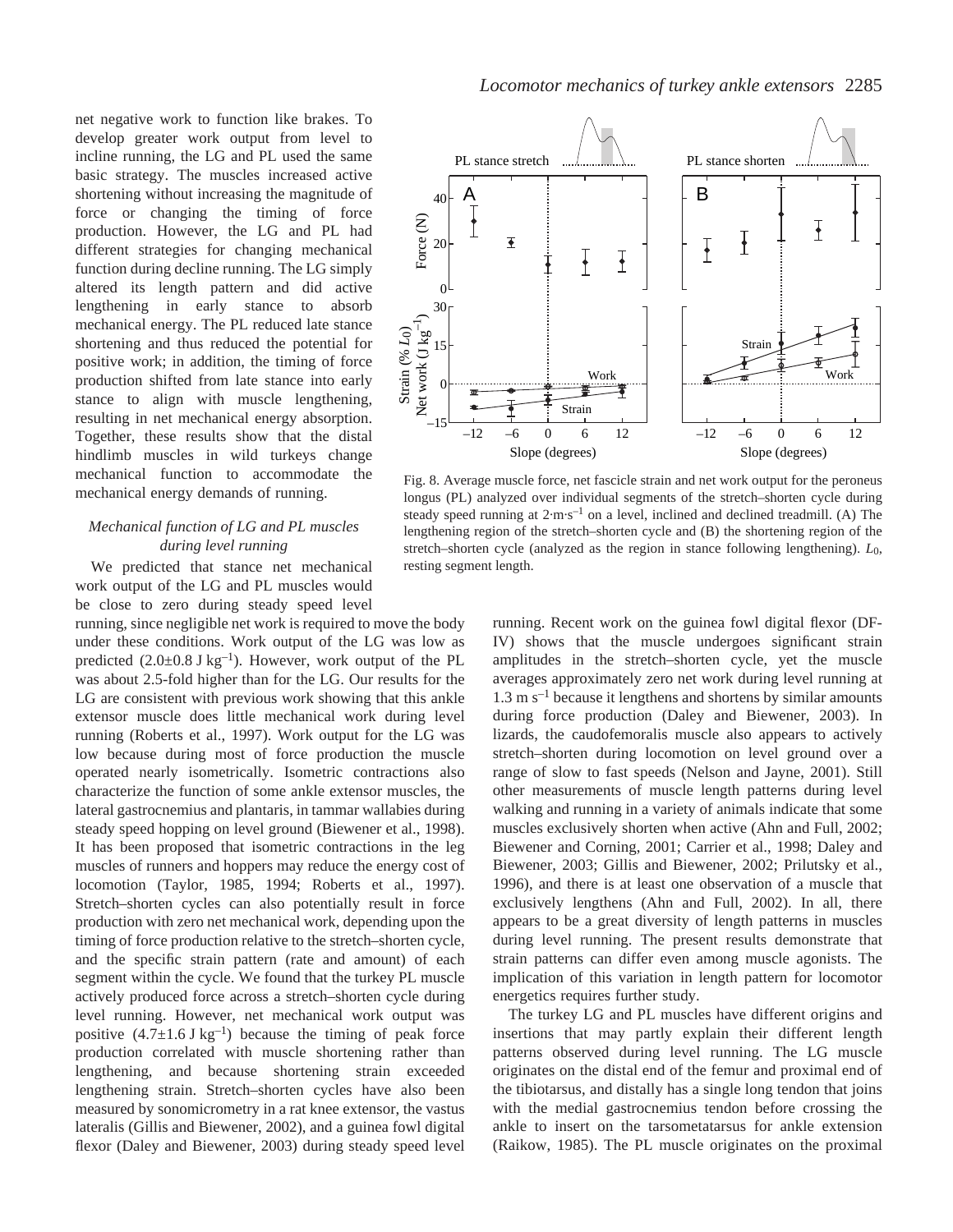# 2286 A. M. Gabaldón, F. E. Nelson and T. J. Roberts

end of the tibiotarsus and has two tendon insertions. A short branch of the PL tendon inserts on the tibial cartilage for ankle extension, while a longer branch inserts on the tendon of flexor perforatus et digiti III muscle to assist in flexion of the third toe (Raikow, 1985). Muscle shortening and work output of the turkey LG muscle are minimized by elastic stretch and recoil of the tendon-aponeurosis (Roberts et al., 1997), and this is probably an important mechanism influencing the PL length pattern and mechanical work output as well. Nevertheless, our findings indicate that PL fascicles undergo greater length changes and do more net positive work compared to LG fascicles during level running. Mechanical work performed by the PL in late stance may be associated with ankle extension and flexion of the third toe to lift and reaccelerate the body at the end of each step. The difference in timing of peak force production between the LG and PL during level running (Fig. 2) may also be related to the PL's function as a toe flexor in late stance.

#### *Mechanical work during incline and decline running*

By varying the slope of the running surface, we varied the demand for work, to determine if LG and PL muscle work outputs parallel the demand for work on the body. The major finding was that both muscles changed mechanical function and acted as energy producing motors during incline running and as energy absorbing brakes during decline running (Fig. 5). The maximum capacity of the muscles for energy production and energy absorption was not determined in this study; work outputs at steeper slopes may be greater than measured here. For the slopes investigated, nevertheless we found a significant linear relationship between muscle work and running slope (Fig. 5), which is parallel to the demand for work on the body. This is consistent with our hypothesis that mechanical work output of these muscles parallels the demand for work on the body.

Changes in ankle excursion with incline (Fig. 9) illustrate how changes in muscle strain might be related to changes in joint kinematics: there was a significant positive linear relationship between running slope and ankle excursion in stance. Birds landed with the leg more extended during decline *versus* incline running; by contrast, they lifted the foot off the ground at the end of stance with the ankle more flexed during decline *versus* incline running. Thus, ankle net excursion in stance, the difference between toe-off and toe-on ankle angles, was negative for decline running, indicating net flexion, and positive for incline running, indicating net extension. These changes in ankle excursion parallel the work outputs for the LG and PL muscles on different running slopes. We did not analyze joint kinematics at other joints, though muscle fiber strains in these muscles are also influenced by the excursions of the knee (LG) and toes (PL). Duty factor (stance time/stride time) was relatively unchanged with running slope (0.48±0.01 for  $12^{\circ}$  decline,  $0.49 \pm 0.01$  for level, and  $0.53 \pm 0.01$  for  $12^{\circ}$ incline) and stride frequency was also unchanged (strides  $s^{-1}$ : 2.4±0.04 for 12° decline, 2.4±0.05 for level, and 2.5±0.08 for 12° incline).



Fig. 9. Effects of running slope on (A) ankle joint angle changes during a single stride at a running speed of  $2 \text{ m s}^{-1}$  and (B) ankle net excursion in stance, calculated as the difference in ankle angle between toe-off, the end of stance, and toe-on, the beginning of stance. Values are means ± S.E.M. for *N*=6 birds.

How does the work output of the LG and PL compare quantitatively with the demand for work on the body? For 12° incline running at a steady speed of  $2 \text{ m s}^{-1}$ , the average mechanical power required to increase the body's potential energy is 4.1 W  $kg^{-1}$  body mass. The average stride frequency for turkeys running on this slope was  $2.52$  strides  $s^{-1}$ , so the body mass specific work required per stride was on average 4.1/2.52=1.6 J kg<sup>-1</sup> stride<sup>-1</sup>, or 0.8 J kg<sup>-1</sup> step<sup>-1</sup>. The hindlimb musculature of turkeys is equivalent to approximately 7.7% of body mass for one limb (Roberts and Scales, 2002). The mechanical work required on average in each step from each kg of hindlimb muscle is then  $0.8/0.077=10.5$  J kg<sup>-1</sup>. The work outputs of both the LG, 7.0 J  $kg^{-1}$ , and the PL, 8.1 J  $kg^{-1}$ , were not substantially different than the  $10.5 \text{ J kg}^{-1}$  that must be developed, on average, by the hindlimb musculature. This suggests that the LG and PL operate as effective motors during incline running. The same calculations used above yield a net energy absorption required per unit muscle of  $11.3 \text{ J kg}^{-1}$ during 12° decline running (slightly different from incline running due to a slight difference in stride frequency, i.e. 2.35 *versus* 2.52). The energy absorption values of 4.6 J kg<sup>-1</sup> for the LG and  $2.4 \text{ J kg}^{-1}$  for the PL during  $12^{\circ}$  decline running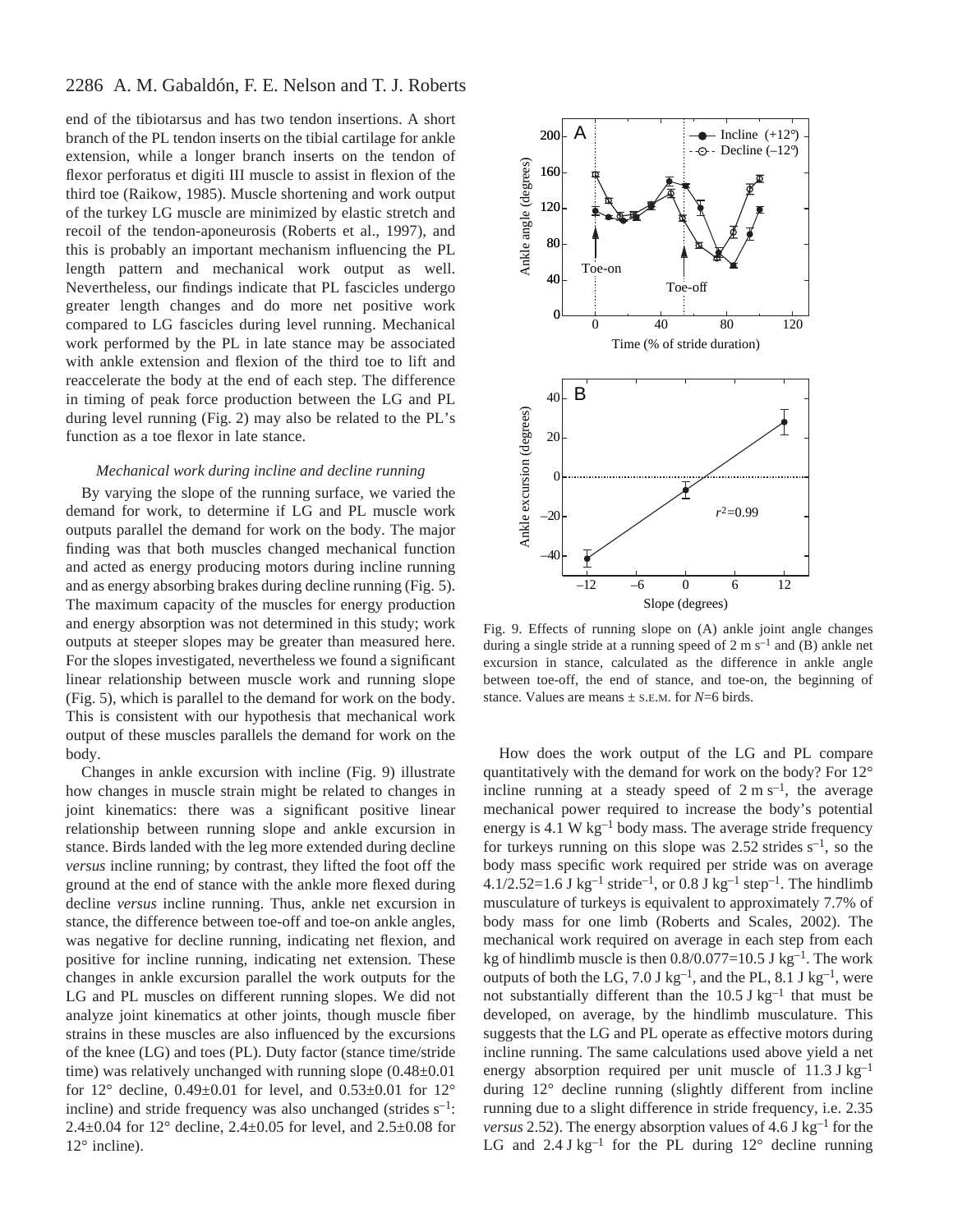indicate that some muscles must operate as much more effective brakes than the LG or PL during decline running.

### *How single muscles change mechanical function*

Two fundamentally different mechanisms to change muscle work output were apparent in the mechanical behavior of the LG and PL. Changes in muscle strain explained virtually all of the change in positive work output from level to incline running for both muscles. Both the LG and PL did more shortening in stance from level to incline running, while the timing of peak force and average force in stance were unchanged. For the LG, changes in strain also explained the change in mechanical work from incline to decline running, as the muscle switched from forceful shortening to forceful lengthening. However, the change in function of the PL reveals a mechanism for altering muscle work output independent of changes in muscle strain. The timing of peak force shifted significantly from incline to decline running, as peak force was produced in the second half of stance for incline running and in the first half of stance for decline running. This change in timing of peak force significantly altered muscle work output because the muscle typically lengthened early in stance and shortened late in stance. The change in timing of peak force production meant that during decline running more force was developed during the lengthening period of the stretch–shorten cycle while during incline running more force was developed during the shortening period. As a result, the muscle did net negative work for decline running and net positive work for incline running. This mechanism explains in part how the PL increased net negative work for decline running with virtually no change in the magnitude of lengthening strain (Daley and Biewener, 2003). Modulation of the timing of activation and force production may be a particularly important mechanism for altering muscle work output in muscles that undergo stretch–shorten cycles.

#### *Strategies for changing whole body work output*

Our results show that the changing demands for mechanical work of the body are met in part by a change in work output of individual muscles, but other studies suggest that this is not the only mechanism used to alter whole body work output. Recent studies of muscle EMG activities in cats walking on different surface slopes show that some muscles are active on some slopes but inactive on others (Carlson-Kuhta et al., 1998; Smith et al., 1998). In the cat proximal hind limb, for example, the biceps femoris and semimembranosus (two hip extensors) are highly active in stance during incline walking but show almost no EMG activity during decline walking (Carlson-Kuhta et al., 1998; Smith et al., 1998). In the cat distal hindlimb, the plantaris and flexor hallucis longus (two ankle extensors and digit flexors) are active during incline walking but inactive during decline walking (Carlson-Kuhta et al., 1998; Smith et al., 1998). These observations suggest that, in addition to changing the mechanical function of individual muscles, whole-body work output can be modified by selective muscle recruitment. For example, incline running might be powered by increased recruitment of muscles that typically

# *Locomotor mechanics of turkey ankle extensors* 2287

shorten, and derecruitment of muscles that typically lengthen, to result in an increase in net mechanical work output for the whole limb. This strategy appears to be reflected in the function of the rat biceps femoris during running on different surface slopes. The biceps femoris exclusively shortens on level, inclined and declined slopes during steady speed walking and running (Gillis and Biewener, 2002). On level and inclined slopes, the muscle is electrically active while shortening in stance, but on declined slopes EMG activity is absent or very low (Gillis and Biewener, 2002). Because biceps femoris does not actively lengthen in stance during decline running, it does not absorb mechanical energy; however, because it is switched off, it no longer contributes any positive work.

## *Conclusion*

The demands for mechanical work in running vary widely, from net energy absorption for decline running and decelerations, to net energy production for incline running and accelerations. The present results show that the changing demands for whole body work are met, at least in part, by an ability of single muscles to change from net energy producers to net energy absorbers. The observation that the LG and PL act as effective work-producing motors is not consistent with the idea that the spring-like function of distal limb extensors limits their ability to perform mechanical work. Both changes in net muscle strain (for the LG and PL) and timing of force production (for the PL) appear to be important mechanisms for altering muscle mechanical work output with demand.

This research was supported by a grant from the NIH to T.J.R. (AR46499). We thank Michael A. Llewellyn and Brian K. Higginson for their technical help.

#### **References**

- **Alexander, R. M.** (1974). The mechanics of jumping by a dog (*Canis familiaris*). *J. Zool. Lond.* **173**, 549-573.
- **Ahn, A. N. and Full, R. J.** (2002). A motor and a brake: two leg extensor muscles acting at the same joint manage energy differently in a running insect. *J. Exp. Biol.* **205**, 379-389.
- **Biewener, A. A. and Corning, W. R.** (2001). Dynamics of mallard (*Anas platyrhynchos*) gastrocnemius function during swimming *versus* terrestrial locomotion. *J. Exp. Biol.* **204**, 1745-1756.
- **Biewener, A. A., Corning, W. R. and Tobalske, B. W.** (1998a). *In vivo* pectoralis muscle force–length behavior during level flight in pigeons (*Columba livia*). *J. Exp. Biol.* **201**, 3293-3307.
- **Biewener, A. A., Konieczynski, D. D. and Baudinette, R. V.** (1998b). *In vivo* muscle force–length behavior during steady speed hopping in tammar wallabies. *J. Exp. Biol.* **201**, 1681-1694.
- **Biewener, A. A. and Roberts, T. J.** (2000). Muscle and tendon contributions to force, work, and elastic energy savings: A comparative perspective. *Exerc. Sport. Sci. Rev.* **28**, 99-107.
- **Carlson-Kuhta, P., Trank, T. V. and Smith, J. L.** (1998). Forms of forward quadrupedal locomotion. II. A comparison of posture, hindlimb kinematics, and motor patterns for upslope and level walking. *J. Neurophysiol.* **79**, 1687- 1701.
- **Carrier, D. R., Gregersen, C. S. and Silverton, N. A.** (1998). Dynamic gearing in running dogs. *J. Exp. Biol.* **201**, 3185-3195.
- **Dial, K. P. and Biewener, A. A.** (1993). Pectoralis muscle force and power output during different modes of flight in pigeons. *J. Exp. Biol.* **176**, 31-54.
- **Daley, M. A. and Biewener, A. A.** (2003). Muscle force–length dynamics during level *versus* incline locomotion: a comparison of *in vivo*